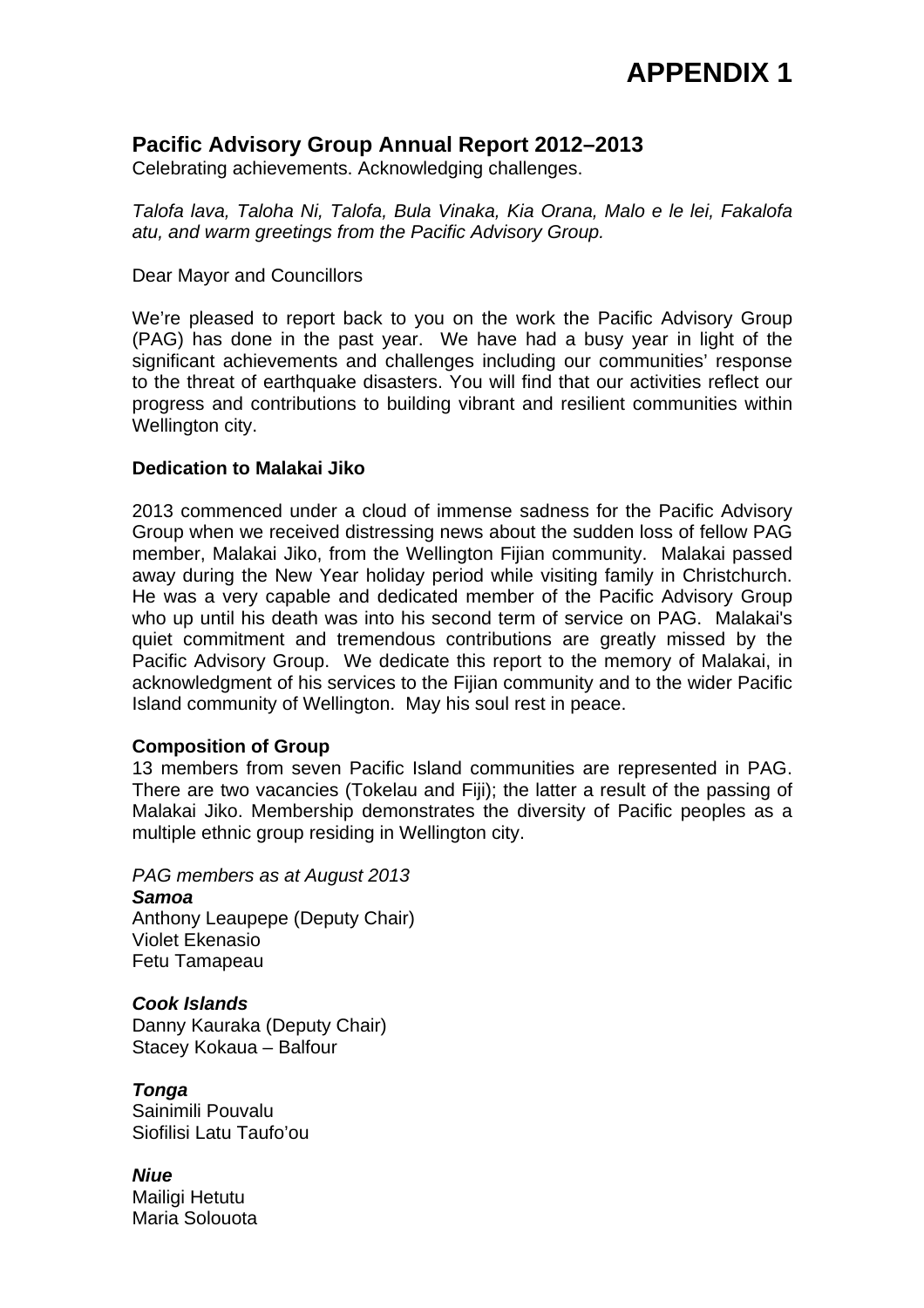# **APPENDIX 1**

*Tokelau*  Martha Samisoni (vacancy)

*Tuvalu*  Manuila Tausi Teloma Munro

*Fiji*  Tina McNicholas (Chairperson) (vacancy)

This group is coming to an end of a term and new members will be representing their communities in the new term.

### **Celebrating Achievements**

PAG's main way of providing feedback and advice to Council has been through engagement with Council staff and Councillors at PAG meetings and submissions to Council or staff. PAG has contributed in various ways at several levels of Council business.

#### *Advice and feedback into the following programs and projects*

- Councils long term planning and strategic activities, e.g. Long Term Plan, options for local government reform, the Alcohol Management Strategy, Climate Change, Town Belt
- policies such as Open Spaces and Recreation Policy, Local Alcohol Policy
- Services to households and communities, e.g. bus review, emergency management and preparedness.

### *Advice and support to facilitate two Mayors (Pacific) Forums.*

The Mayors Forums are a useful mechanism for the Council to engage and to present information to the Pacific communities. It provides insights to inform a wide range of activities, services and supports within local government. The Mayors Forums give Pacific people an opportunity to meet with the Mayor and Councillors and discuss specific issues. This past year has focused on Emergency Management and Preparedness and Alcohol Management. PAG assisted with planning and facilitation to ensure the Forums were culturally responsive and appropriate. PAG also provided valuable feedback for ongoing improvements in future years.

- *It Takes a Village to Prepare for an Earthquake.* November 2012 at the Pacific Islanders' Presbyterian Church in Newtown. 150 community members and leaders attended. Pacific Island community groups, churches, and networks continue to promote emergency preparedness with increased awareness and access to information & support at a local level.
- *Let's Talk About Alcohol in our Neighbourhood.* May 2013 at the Ioane Vito Centre in Newtown. 150 people attended to discuss the impact of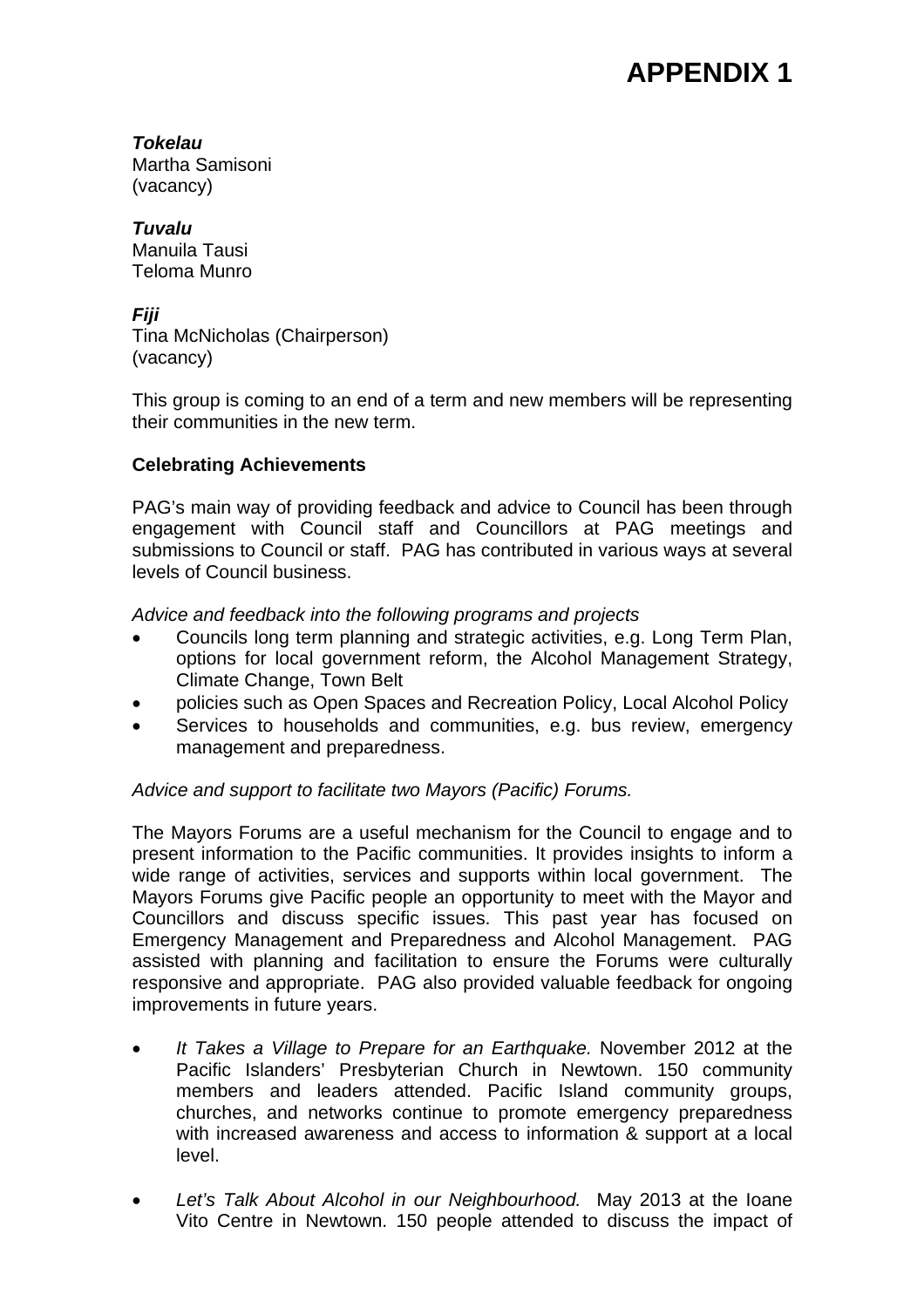Alcohol use in local communities. The discussions ensured the opinions of Pacific people were considered as the Council develops the Local Alcohol Policy. The forum also included an exhibition of local services available for Pacific communities.

#### *Positively Pacifika Festival – We Are the Ocean*

- *Oceanic people are deeply connected by ocean, genealogy, and a shared voyaging history*
- *This is a celebration for all our ancestors who lived and travelled across the Pacific Ocean.*
- *This is also a call to attention for all to address the sustainability of our seas, oceans, and waterways*

PAG actively contributes to planning this event which has grown from strength to strength and continues to build on its success. The festival has become a significant event in the City's calendar*.* The event is vibrant and reflects the diversity of Wellington's Pacific Island communities, attracting approximately 10,000 people. Highlights of the event were:

- community spirit, performances and youth involvement
- the march/procession through the city
- crowd participation in 'Village activities'
- local talent, a mix of contemporary and traditional performance activities
- strong partnerships established with the Sustainability Trust, Te Papa, & Whitireia graduates
- sponsorship from Niu FM, NZCT, Moana Pacific Fisheries and also local small businesses
- the beach clean-up that was held the following week.

#### *Advice, support, and contributions in the broader community*

The relationships forged between PAG, the Mayor, Councillors, and Council staff has increased our understanding and awareness of the broader issues within Pacific communities. PAG regularly contribute to activities in the broader community including health, social services, Pacific Island affairs, and education.

- PAG actively support the establishment of homework and study centres to support children's educational achievement to NCEA Level 3
- active support of language retention activities including the celebration of specific Language Weeks. Niue language week was held for the first time 2012–2013
- emergency preparedness activities and workshops are held within Pacific communities through churches, language retention groups, children's homework centres and forums.

#### **Acknowledging Challenges**

PAG acknowledge the work of the Mayor, Councillors, and Council staff to ensure Pacific people have meaningful access to services, information, and support relevant to our needs and aspirations. We trust that our feedback is received in the spirit intended.